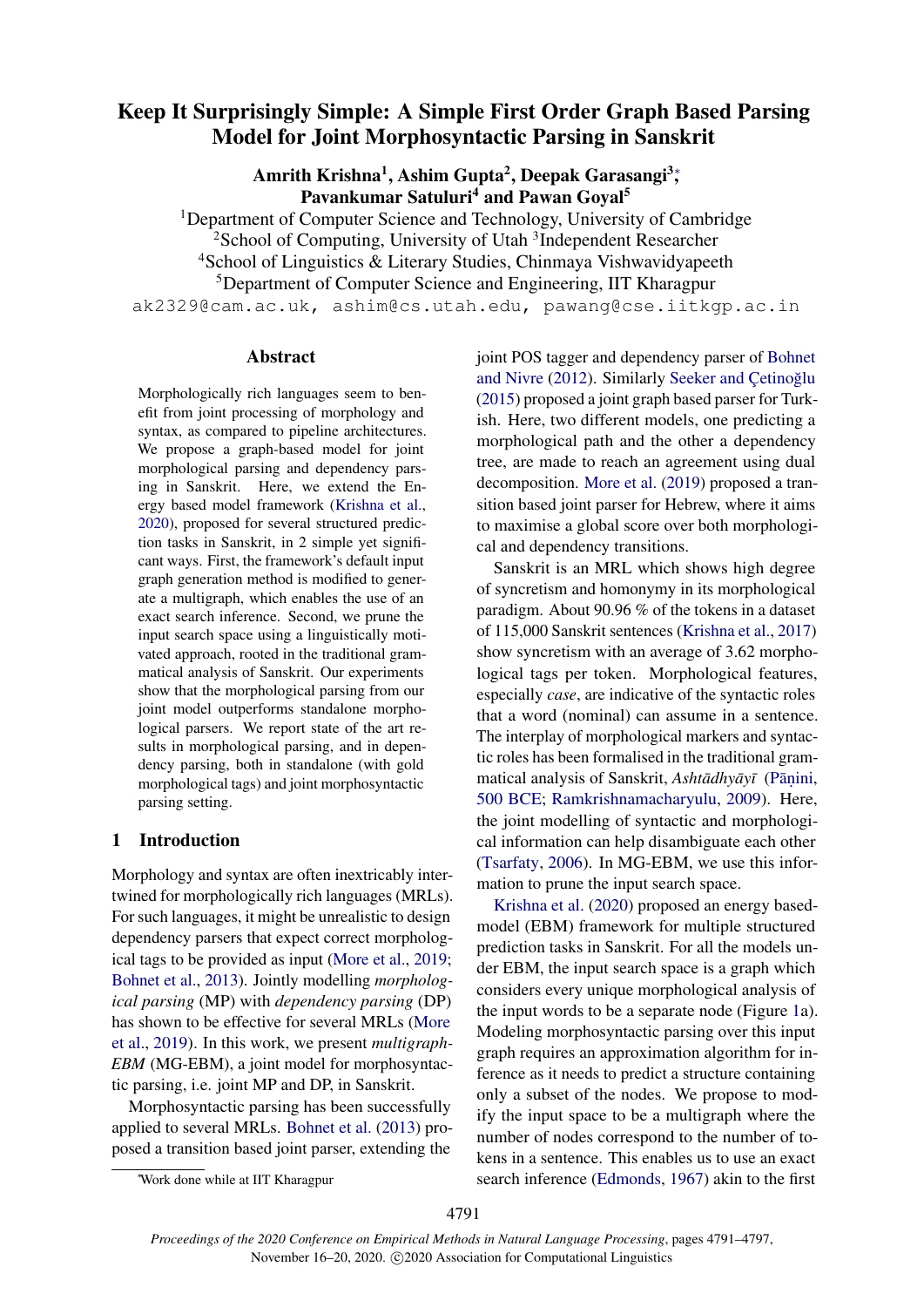<span id="page-1-0"></span>

Figure 1: Input graph for the Sanskrit sequence, "sriyah patih srīmati" in a) Original EBM configuration: every unique triple, *(surface-form, stem, morphological-tag)* forms a separate node. b) MG-EBM configuration: All the nodes with the same surface form are merged, while retaining all the edges in their original configuration.The edge labels in both the figures show that all the edges are retained. The labels should not be confused as dependency relations. The graphs we use as input to the EBM are unlabelled graphs.

order dependency parsing model of [McDonald et al.](#page-5-5) [\(2005\)](#page-5-5).

MG-EBM achieves state of the art results (SOTA), improving the previous best results by 3 F-score points for MP and 2 UAS points for standalone DP (expects gold morph tags as input). We set new SOTA results for joint MP and DP. Further, we demonstrate that MP results obtained from our joint model outperforms standalone MP models. Our proposed pruning approach in itself report an improvement of 6 F-score (2 UAS) points with the original EBM configuration for MP (DP), and a further 2 F-Score (2 UAS) points improvement with the multigraph formulation for MP (DP).

#### 2 Energy Based Model

[Krishna et al.](#page-5-0) [\(2020\)](#page-5-0) proposed an Energy based model (EBM) framework [\(LeCun et al.,](#page-5-6) [2006\)](#page-5-6) for multiple structured prediction tasks in Sanskrit. The framework is a generalisation of the joint word-segmentation (WS) and morphological parsing (MP) model by [Krishna et al.](#page-5-7) [\(2018\)](#page-5-7). The models under this framework are trained using multilayer perceptrons and are essentially first-order arc-factored graph-based parsing models. The dependency parsing (DP) model, similar to [McDon](#page-5-5)[ald et al.](#page-5-5) [\(2005\)](#page-5-5), makes use of a sequence level max-margin loss [\(Taskar et al.,](#page-6-2) [2003\)](#page-6-2) and Chu-Liu-Edmonds algorithm for the inference. However, the feature function for the task is learnt automatically, and differs from that of [McDonald et al.](#page-5-5) [\(2005\)](#page-5-5). A lexicon-driven shallow parser [\(Goyal](#page-4-3) [and Huet,](#page-4-3) [2016;](#page-4-3) [Huet,](#page-5-8) [2005\)](#page-5-8) is used to enumerate all the morphological analyses, including cases of syncretism and homonymy, for the tokens in the input sequence. An input graph is constructed from this analysis, as shown in Figure [1a](#page-1-0) for the

sequence "śriyah patih śrīmati".<sup>[1](#page-1-1)</sup> Here every node is a unique combination of three entities, namely, surface-form, stem and morphological tag. All the node pairs, which are not suggested as alternative solutions and hence can co-occur in a predicted solution, form an edge.

The framework uses an automated feature learning approach [\(Lao and Cohen,](#page-5-9) [2010;](#page-5-9) [Meng et al.,](#page-5-10) [2015\)](#page-5-10) to generate a feature function consisting of 850 features. Using this feature set the framework achieves state of the art (SOTA) results in several tasks. This is significant, given several morphologically rich languages still rely on models that use hand-crafted features for SOTA results [\(More et al.,](#page-5-1) [2019;](#page-5-1) [Seeker and](#page-6-0) Cetinoğlu, [2015\)](#page-6-0). Given the models are arc-factored, the edges are featurised. A feature would consider only one entity each from either of the nodes in the edge. The feature then calculates the distributional information between these entities conditioned on some specific morphological constraint. The type of the entities and the constraints, which constitute the features, are automatically learned as typed paths over a large morphologically tagged corpus. While the training and the feature function remain the same for all the tasks under the framework, the inference is task specific. It searches for a spanning tree with minimum energy [\(Edmonds,](#page-4-2) [1967\)](#page-4-2) for DP. For tasks that require prediction of a subset of nodes from the input graph, such as WS and MP, and standalone MP, approximation algorithms were used for inference. Here the inference procedure searches for only a small percentage of all the possible candidates  $(< 1\%)$  [\(Krishna et al.,](#page-5-7) [2018\)](#page-5-7).

<span id="page-1-1"></span><sup>&</sup>lt;sup>1</sup>gloss: *śriyah* - Of godess Lakshmi, *patih* - husband,  $s$ *rīmati* - prosperous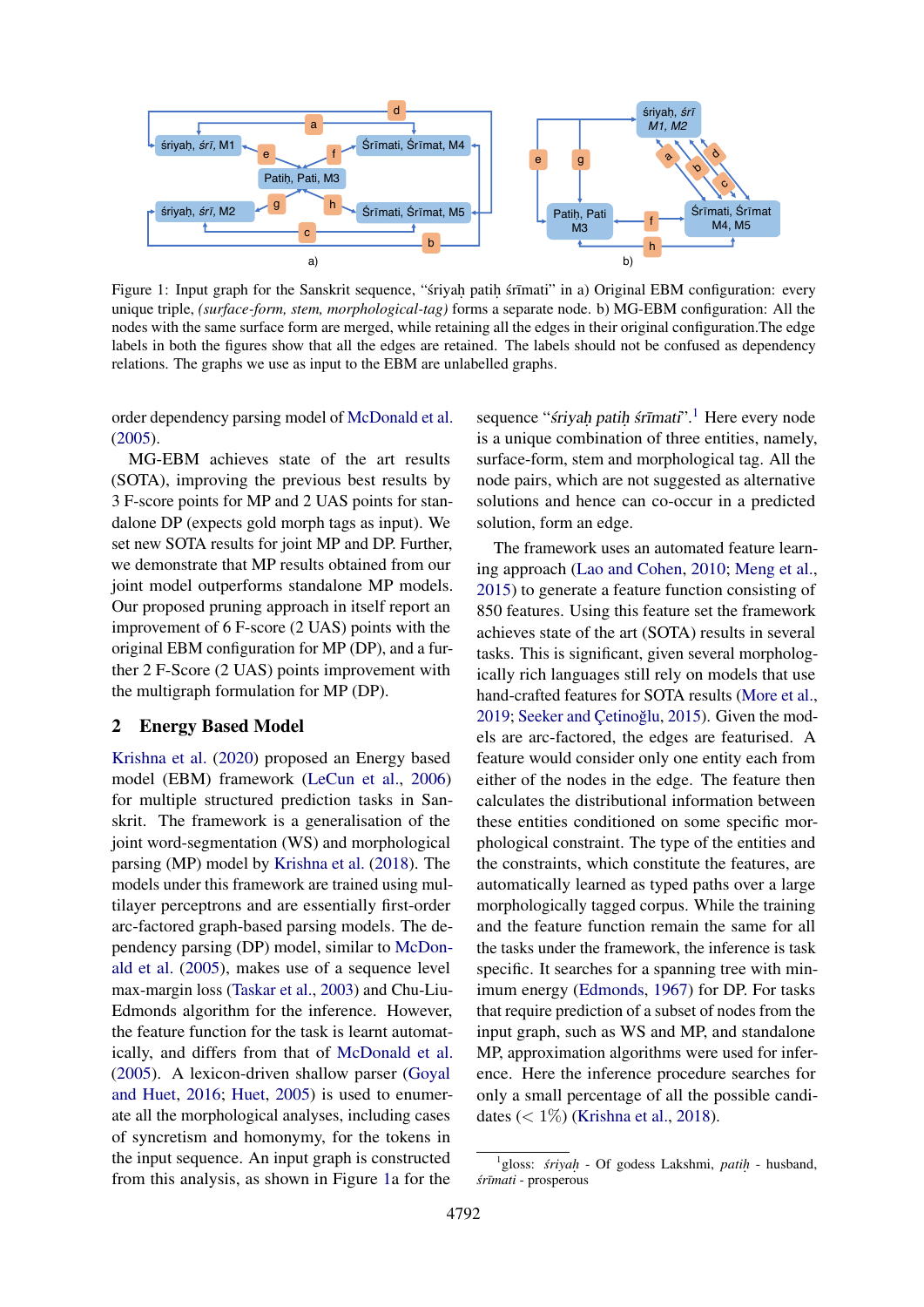#### 3 MG-EBM: The Proposed Model

Multigraph-EBM (MG-EBM) extends the EBM framework in two simple yet significant ways.

Multigraph formulation: Instead of the 'one node per unique morphological analysis', as shown in Figure [1a](#page-1-0), we propose to use a 'one node per inflected surface-form' multigraph representation, as shown in Figure [1b](#page-1-0). For instance, the surface form śriyaḥ, due to syncretism, has 2 possible morphological analyses *M1* and *M2*. In Figure [1a](#page-1-0), these analyses are represented as separate nodes and are connected to the only analysis of *patih.* via the edges *e* and *g*. In Figure [1b](#page-1-0), the cases of syncretism for *śriyah* are merged as a single node, though the edges e and g to *patih.* are retained. This leads to a multigraph formulation.<sup>[2](#page-2-0)</sup> The new representation retains all the edges, and their feature vectors, present in the original representation. The design of our feature function guarantees that every edge will have a unique feature vector. With this formulation, we simplify the search problem for the joint MP and DP task to that of searching for the spanning tree with minimum energy. This enables the use of the exact search Edmonds-Chu-Liu MST algorithm [\(Edmonds,](#page-4-2) [1967\)](#page-4-2), rather than an approximation algorithm, for inference. It is straightforward to extend the algorithm to multigraph, as we just need to retain only the minimum energy edge and prune out all the other edges between a pair of nodes in the input graph [\(McDonald](#page-5-11) [and Satta,](#page-5-11) [2007\)](#page-5-11).

Linguistically Motivated Pruning: Linguistic constraints based on the traditional grammatical analysis and verbal cognition in Sanskrit [\(Kulkarni](#page-5-12) [and Ramakrishnamacharyulu,](#page-5-12) [2013;](#page-5-12) [Ramkrishna](#page-5-4)[macharyulu,](#page-5-4) [2009\)](#page-5-4) have been previously employed in various deterministic dependency parsers for Sanskrit [\(Kulkarni et al.,](#page-5-13) [2019;](#page-5-13) [Kulkarni,](#page-5-14) [2013;](#page-5-14) [Kulkarni et al.,](#page-5-15) [2010\)](#page-5-15). We use these constraints to prune the edges in our input graph. During pruning, we first exhaustively enumerate all the unlabelled directed spanning-trees in the input graph using [Mayeda and Seshu](#page-5-16)  $(1965)^3$  $(1965)^3$  $(1965)^3$ . For each such tree, if every directed-edge in the spanning-tree can be

<span id="page-2-2"></span>

Figure 2: Case information and possible dependency relations that a case is indicative of.

assigned at least one label as per the rules of the grammar, it will be considered a valid candidate. Finally, all the edges which are not part of even one valid candidate-tree will be pruned from the input graph. This pruned unlabelled directed graph serves as the input for the inference procedure. This linguistically informed pruning can at best be seen as a rule-based deterministic delexicalised dependency parsing, which considers information only from the morphological tags.

Morphology can signal dependency in various ways. The morphological marker of a word may not only index the properties of the word itself, but it may also index the agreement between its head or dependants [\(Nichols,](#page-5-17) [1986\)](#page-5-17). The agreement between the subject and verb in terms of the number and person respectively is one such case. Similarly, the case, number, and gender agreement between the words in an adjectival modifier (visesana) relation is another example of this in Sanskrit. Further, morphological markers are indicative not only of the presence of syntactic dependency between the words in a sentence, but also of the type of the syntactic dependency shared between them [\(Nichols,](#page-5-17) [1986;](#page-5-17) [Seeker and Kuhn,](#page-6-4) [2013\)](#page-6-4). In Sanskrit, the *case* information of a nominal narrows down the possible relations it can have with a verb as the head. This is shown in Figure [2.](#page-2-2) We form constraints based on these morphosyntactic information and use it for pruning the edges. $4$  The dependency relations shown in Figure [2](#page-2-2) are rooted in the Pāņinian grammar, i.e. traditional grammatical sys-

<span id="page-2-0"></span><sup>&</sup>lt;sup>2</sup>It needs to be noted that the edge labels in Figure [1\(](#page-1-0)a and b) are used for illustrative purposes. The graphs we use are unlabelled and do not contain any information related to dependency labels.

<span id="page-2-1"></span><sup>&</sup>lt;sup>3</sup>The algorithm has an amortised runtime of  $O(nm)$ , where  $n$  and  $m$  are the number of nodes and edges, respectively [\(Smith,](#page-6-3) [1997\)](#page-6-3).

<span id="page-2-3"></span> $4$ Refer to supplementary material  $\S1$  for example cases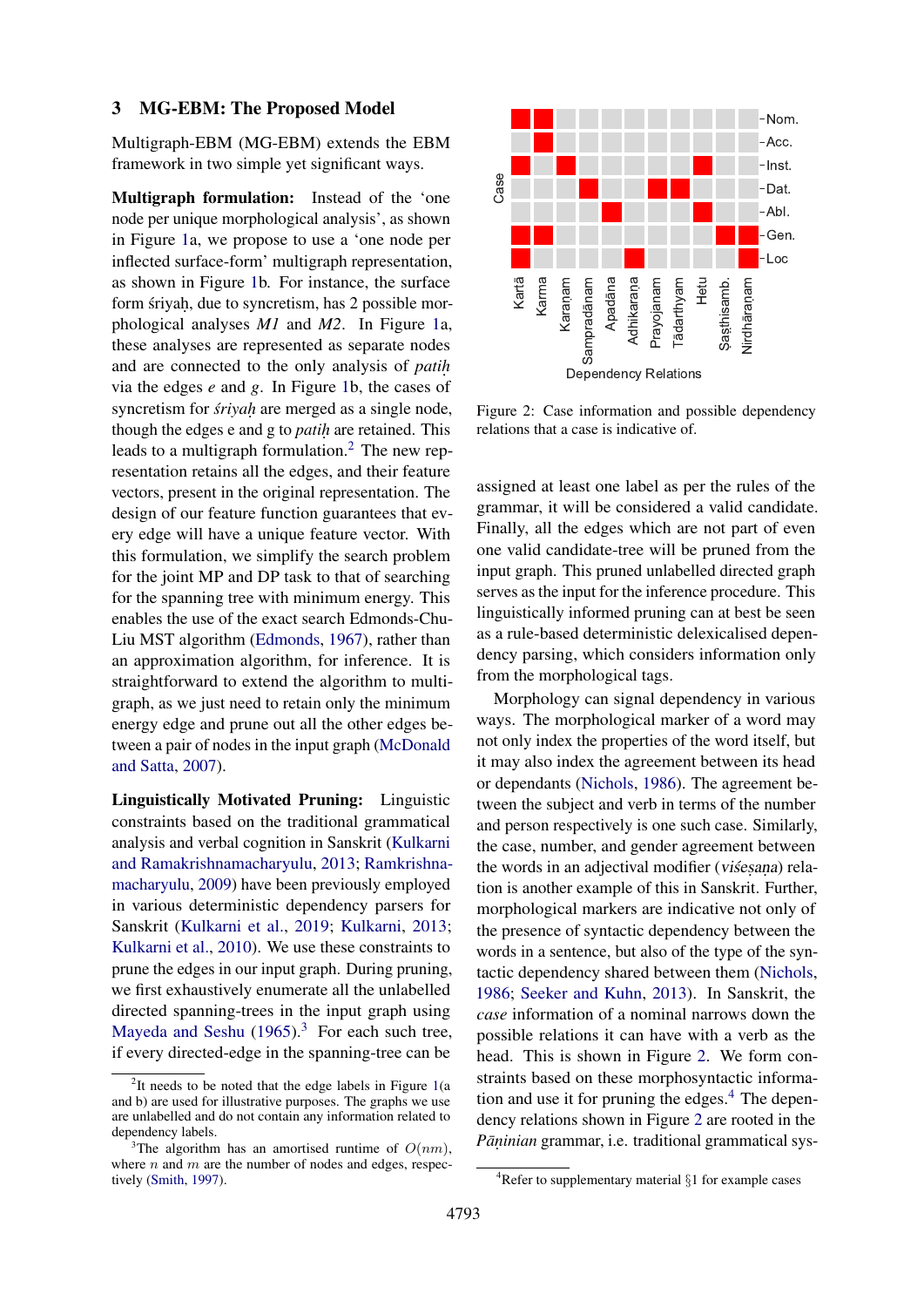<span id="page-3-4"></span>

|               |            |       |                         | System        | Morph F1 | UAS/F1    | LAS/F1    |
|---------------|------------|-------|-------------------------|---------------|----------|-----------|-----------|
| System        | <b>UAS</b> | LAS   |                         |               |          |           |           |
| YAP           | 76.99      | 73.02 | Standalone<br><b>MP</b> | P-EBM         | 84.36    |           |           |
|               |            |       |                         | $C$ -EBM      | 93.89    |           |           |
| <b>BiAff</b>  | 82.35      | 75.65 |                         |               |          |           |           |
| DCST          | 84.36      | 76.8  | Pipeline                | C-EBM+T-EBM*  | 93.89    | $-177.22$ | $-172.87$ |
|               |            |       | Neural                  | $DCST++$      |          | 81.73     | 71.90     |
| T-EBM         | 82.65      | 79.28 |                         |               |          |           |           |
| T-EBM*        | 85.32      | 83.93 | Joint<br>MP and DP      | $JP-EBM*$     | 89.59    | $-179.2$  | $-174.03$ |
|               |            |       |                         | JP-EBM-Prune  | 95.21    | $-181.28$ | $-175.84$ |
| <b>MG-EBM</b> | 87.46      | 84.70 |                         | <b>MG-EBM</b> | 97.14    | 83.16     | 79.33     |
|               |            |       |                         |               |          |           |           |

(a) Standalone dependency parsing results

(b) Results for joint morphosyntactic parsing and morphological parsing

Table 1: Results for: a) DP when the gold morphological tags are provided as input. b) MP and DP when no gold morphological tags are provided as input. JP-EBM\*, JP-EBM-Prune and pipeline models are reported in F-Score.

tem followed for Sanskrit (Pāṇini, [500 BCE\)](#page-5-3). The use of the relations from the *Pāṇinian* grammar, instead of other dependency tagsets such as Universal Dependencies [\(Nivre et al.,](#page-5-18) [2016\)](#page-5-18), enables us to incorporate the linguistic constraints for the pruning.

# 4 Experimental Framework

Systems: For DP, with gold morphology tags as input, we compare the performance of MG-EBM with 5 other parsers. The models are YAP [\(More et al.,](#page-5-1) [2019\)](#page-5-1): a transition based parser for MRLs, BiAff [\(Dozat and Manning,](#page-4-4) [2017\)](#page-4-4): a neural biaffine classifier, DCST [\(Rotman and Reichart,](#page-5-19) [2019\)](#page-5-19): a self-training based neural classifier, and two variants of EBM: T-EBM and T-EBM\*. For MP, we use the current SOTA model, C-EBM, an EBM variant as the baseline. The EBM variants and the impact of these variations would be elaborated in Section [5.](#page-3-0) For the joint morphosyntactic setting, we propose DCST++ as a neural baseline. DCST++ is our augmentation over DCST which integrates encoder outputs from a neural morphological tagger [\(Gupta et al.,](#page-4-5) [2020\)](#page-4-5) by a gating mech-anism [\(Sato et al.,](#page-6-5) [2017\)](#page-6-5).<sup>[5](#page-3-1)</sup>

Metric: All the results we report are macro averaged at a sentence level. For DP, we use UAS and LAS and for MP, we use F-Score. For joint MP and DP, all the EBM models other than MG-EBM may predict a tree that has a different vertex set than that of the ground truth. Since UAS cannot be used here, we use (unlabelled and labelled) F-Score for those systems. For MG-EBM UAS/LAS and Unlabelled/Labelled F-Score would be the same.

**Dataset<sup>[6](#page-3-2)</sup>:** We use a test set of 1,300 sentences,

[where 1,000 come from the Sanskrit Tree Bank](http://bit.ly/KISSData) Corpus [\(Kulkarni,](#page-5-14) [2013, STBC\) and 300 from](http://bit.ly/KISSData) *Sisupāla-vadha*[, a work from classical Sanskrit](http://bit.ly/KISSData) poetry [\(Ryali,](#page-5-20) [2016\). 1,500 and 1,000 sentences](http://bit.ly/KISSData) [from STBC, other than the ones in test data, were](http://bit.ly/KISSData) [used as the training and validation data respectively](http://bit.ly/KISSData) [for DCST, DCST++, and BiAFF. However all the](http://bit.ly/KISSData) [EBM models and YAP were trained on 12,320 sen](http://bit.ly/KISSData)[tences obtained by augmenting the training data in](http://bit.ly/KISSData) [STBC \(Krishna et al.,](http://bit.ly/KISSData) [2020,](#page-5-0) §4.1).<sup>[7](#page-3-3)</sup>

### <span id="page-3-0"></span>[5 Results](http://bit.ly/KISSData)

[MG-EBM achieves the state of the art \(SOTA\) re](http://bit.ly/KISSData)[sults in MP and in DP, both in standalone \(with](http://bit.ly/KISSData) [gold morphological tags as input\) and joint mor](http://bit.ly/KISSData)[phosyntactic parsing setting. Table](http://bit.ly/KISSData) [1a](#page-3-4) shows that [MG-EBM reports a 2 point improvement in UAS](http://bit.ly/KISSData) [as compared to T-EBM\\*, the previous SOTA model](http://bit.ly/KISSData) [for DP in Sanskrit. Both MG-EBM and T-EBM\\*](http://bit.ly/KISSData) [differ only in terms of how the pruning of the in](http://bit.ly/KISSData)[put graph is performed. The pruning decisions in](http://bit.ly/KISSData) [T-EBM\\* are made by considering a maximum of](http://bit.ly/KISSData) [3 nodes at a time, instead of the context from the](http://bit.ly/KISSData) [entire tree. However, MG-EBM considers a tree in](http://bit.ly/KISSData) [its entirety for applying the constraints. This leads](http://bit.ly/KISSData) [to more than 300 fold reduction in the number of](http://bit.ly/KISSData) [possible candidates for MG-EBM as compared to](http://bit.ly/KISSData) [T-EBM\\*, with just about 40 % increase in wall](http://bit.ly/KISSData) time (on test data). $8$  [Since, both the models use](http://bit.ly/KISSData) [the same label predictor \(Krishna et al.,](http://bit.ly/KISSData) [2020\)](#page-5-0), they [perform similar, with a small improvement of 0.77](http://bit.ly/KISSData) [points for MG-EBM .](http://bit.ly/KISSData)

Table [1b](#page-3-4) [shows that MG-EBM outperforms C-](http://bit.ly/KISSData)[EBM, the previous SOTA model for morphologi-](http://bit.ly/KISSData)

<span id="page-3-1"></span> ${}^{5}$ Refer to the supplementary material  $\S$ 2 for more experiments with this model

<span id="page-3-2"></span> ${}^{6}$ The dataset can be downloaded from [http://bit.](http://bit.ly/KISSData)

[ly/KISSData](http://bit.ly/KISSData)

<span id="page-3-3"></span> $7Bi$ AFF, DCST and DCST++ performed worse, when used with the sentences from the augmented training data.

<span id="page-3-5"></span><sup>&</sup>lt;sup>8</sup>The increase is due to the use of the spanning tree enumeration algorithm by [Mayeda and Seshu](#page-5-16) [\(1965\)](#page-5-16).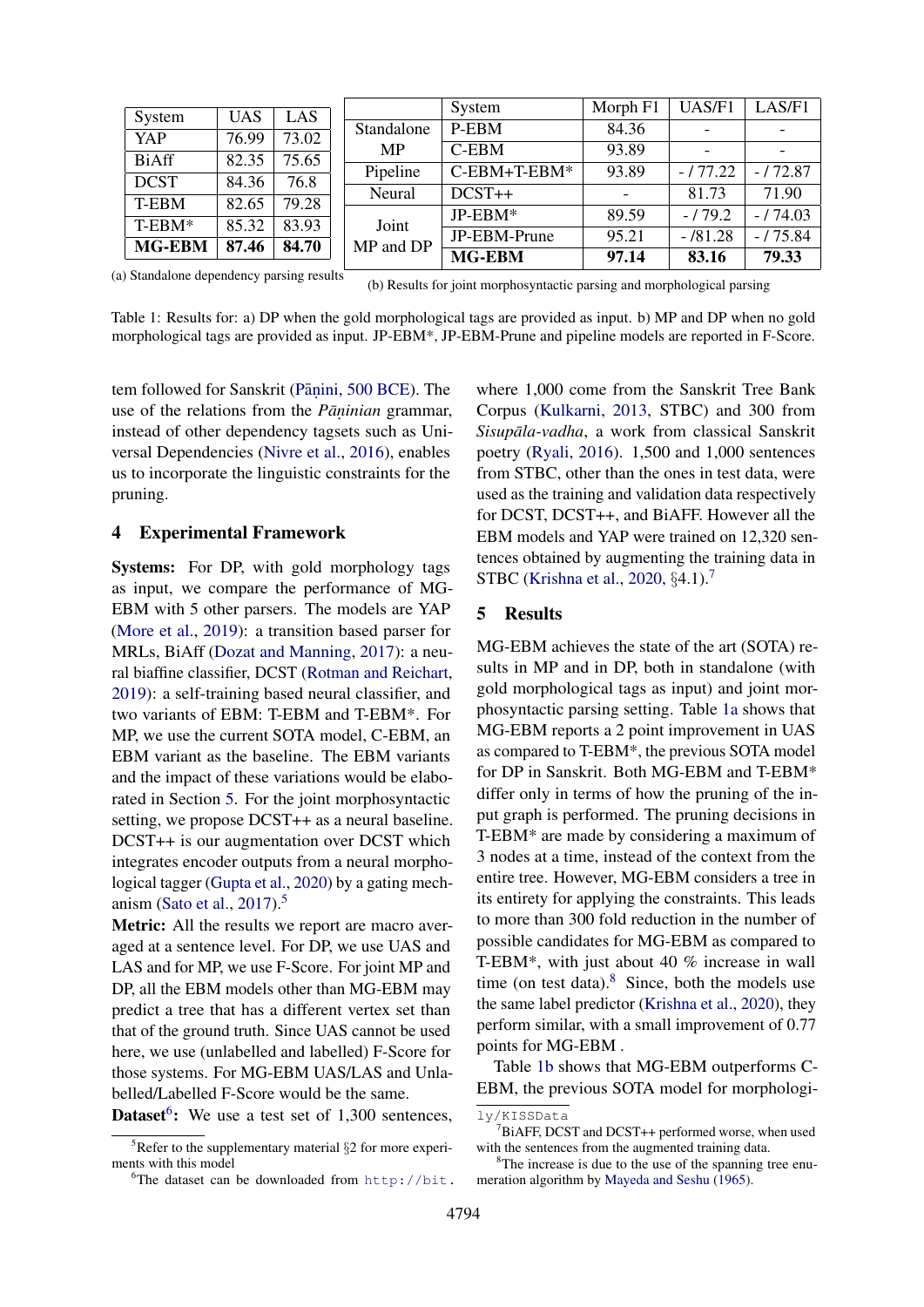cal parsing. Similarly MG-EBM achieves SOTA results for DP in the joint setting, followed by DCST++. In the joint setting, gold morphological tags are not provided as input. All the EBM models, other than MG-EBM, use the one node per analysis (Figure [1a](#page-1-0)) input formulation and approximation algorithms for inference. For morphological parsing, the inference in C-EBM searches for a maximal clique, considering pairwise interaction between all the nodes in the clique, while P-EBM searches for a Steiner Tree. Both JP-EBM\* and JP-EBM-Prune extend P-EBM for joint morphosyntactic parsing, by introducing linguistically informed pruning. JP-EBM\* uses the same pruning approach as T-EBM\*, while JP-EBM-Prune uses our proposed pruning approach. The models report a 5 point and 11 point F-Score increase respectively for morphological parsing as compared to P-EBM. In fact, JP-EBM-Prune outperforms C-EBM. MG-EBM and JP-EBM-Prune use the same pruning approach proposed in this work. They differ in terms of the input space formulation and as a consequence, MG-EBM uses an exact search inference. This difference has led to nearly 2 point increase in both UAS and F-Score, and a 3 Point increase in LAS between both. YAP [\(More et al.,](#page-5-1) [2019\)](#page-5-1), the SOTA joint morphosyntactic parser proposed originally for Hebrew can perform joint prediction. However it is observed that YAP's performance would typically degrade in the joint setting as compared to its performance in the standalone setting (with gold-morphological tag; Table [1a\)](#page-3-4). All the joint models for morphological parsing and DP outperform YAP even when YAP uses gold morphological tags. Finally, all the joint models for morphological parsing and DP outperform the pipeline EBM model C-EBM + T-EBM\*, which validates that joint morphosyntactic parsing benefits an MRL like Sanskrit than a pipeline model.

# 6 Conclusion

In this work, we proposed MG-EBM, a model for joint morphological parsing and DP in Sanskrit. It extends the EBM framework from [Krishna et al.](#page-5-0) [\(2020\)](#page-5-0) by 1) incorporating a linguistically motivated pruning approach resulting in a substantial reduction in the input search space, and 2) modifying the input graph formation to a multigraph resulting in the use of Edmonds-Chu-Liu algorithm [\(Ed](#page-4-2)[monds,](#page-4-2) [1967\)](#page-4-2), an exact search algorithm, as inference. While the multigraph formulation is language

agnostic the linguistically motivated pruning is rooted on the grammatical tradition of Sanskrit. Experiments validate that the joint morphosyntacticparsing hypothesis, i.e., morphological information can benefit syntactic disambiguation and vice versa [\(Tsarfaty,](#page-6-1) [2006\)](#page-6-1), holds true for Sanskrit. We find that the MG-EBM reports state of the art results (SOTA) for morphological parsing, outperforming standalone morphological parsing models, similar to what is observed for Hebrew [\(More et al.,](#page-5-1) [2019\)](#page-5-1). Further, all the joint morphological parsing and DP variants of EBM, we experimented here, result in a superior performance than the pipeline morphological parsing and DP EBM model. We also establish SOTA results in Sanskrit for DP, both in standalone and joint setting.

## Acknowledgements

We thank Dr Amba Kulkarni for helpful comments and discussions regarding the work. Further, we thank Dr Kulkarni for sharing the STBC data with us. We thank Dr Anupama Ryali for sharing Sisupala-vadha dataset with us.

## **References**

- <span id="page-4-1"></span>Bernd Bohnet and Joakim Nivre. 2012. [A transition](https://www.aclweb.org/anthology/D12-1133)[based system for joint part-of-speech tagging and](https://www.aclweb.org/anthology/D12-1133) [labeled non-projective dependency parsing.](https://www.aclweb.org/anthology/D12-1133) In *Proceedings of the 2012 Joint Conference on Empirical Methods in Natural Language Processing and Computational Natural Language Learning*, pages 1455– 1465, Jeju Island, Korea. Association for Computational Linguistics.
- <span id="page-4-0"></span>Bernd Bohnet, Joakim Nivre, Igor Boguslavsky, Richárd Farkas, Filip Ginter, and Jan Hajič. 2013. [Joint morphological and syntactic analysis for richly](https://doi.org/10.1162/tacl_a_00238) [inflected languages.](https://doi.org/10.1162/tacl_a_00238) *Transactions of the Association for Computational Linguistics*, 1:415–428.
- <span id="page-4-4"></span>Timothy Dozat and Christopher D. Manning. 2017. [Deep biaffine attention for neural dependency pars](https://openreview.net/forum?id=Hk95PK9le)[ing.](https://openreview.net/forum?id=Hk95PK9le) In *5th International Conference on Learning Representations, ICLR 2017, Toulon, France, April 24-26, 2017, Conference Track Proceedings*. Open-Review.net.
- <span id="page-4-2"></span>Jack Edmonds. 1967. Optimum branchings. *Journal of Research of the national Bureau of Standards B*, 71(4):233–240.
- <span id="page-4-3"></span>Pawan Goyal and Gerard Huet. 2016. Design and analysis of a lean interface for sanskrit corpus annotation. *Journal of Language Modelling*, 4(2):145–182.
- <span id="page-4-5"></span>Ashim Gupta, Amrith Krishna, Pawan Goyal, and Oliver Hellwig. 2020. [Evaluating neural morpholog](https://arxiv.org/abs/2005.10893)[ical taggers for sanskrit.](https://arxiv.org/abs/2005.10893) In *Proceedings of the 17th*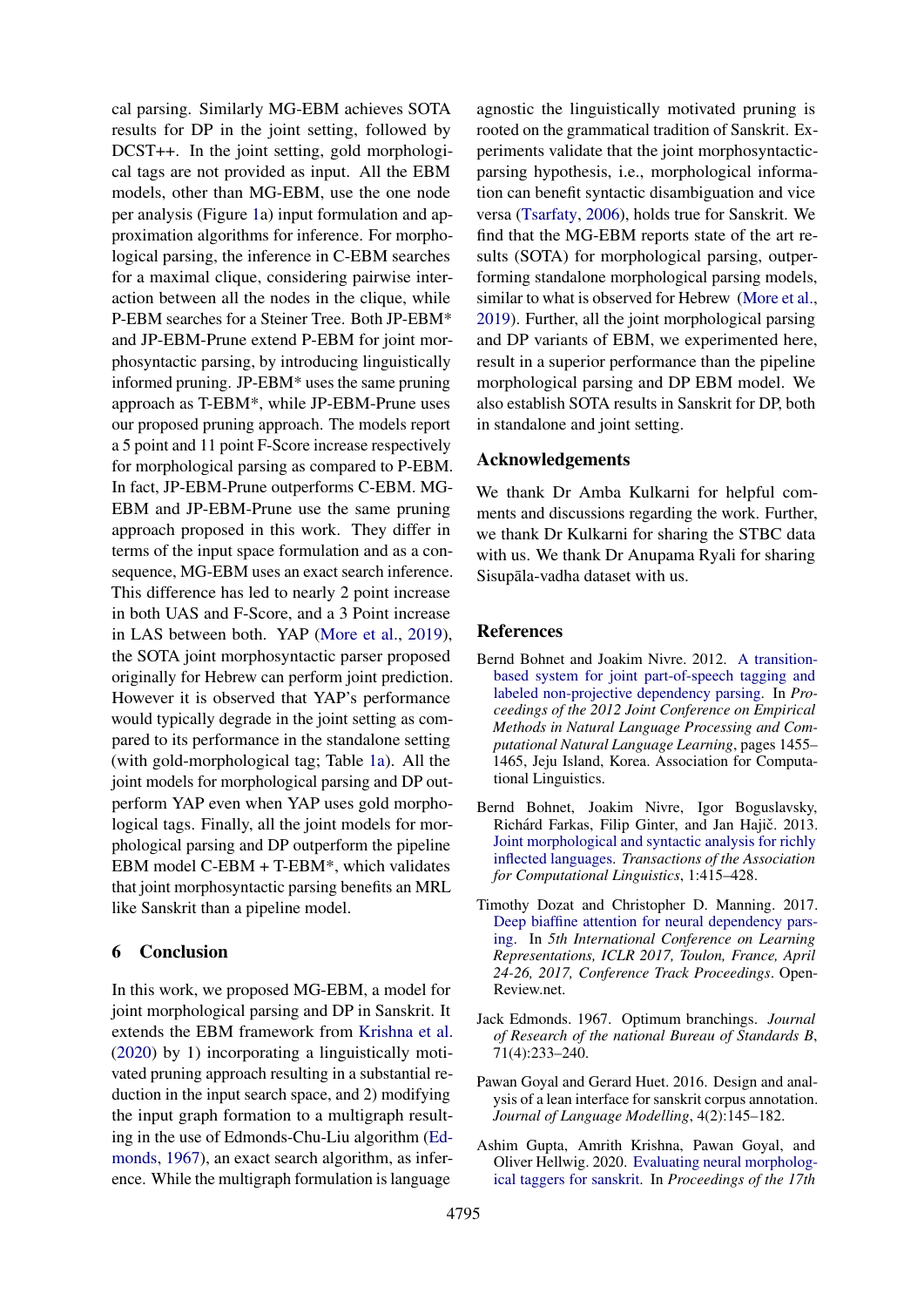*Workshop on Computational Research in Phonetics, Phonology, and Morphology*. Association for Computational Linguistics.

- <span id="page-5-8"></span>Gérard Huet. 2005. [A functional toolkit for morpho](http://gallium.inria.fr/~huet/PUBLIC/tagger.pdf)[logical and phonological processing, application to](http://gallium.inria.fr/~huet/PUBLIC/tagger.pdf) [a Sanskrit tagger.](http://gallium.inria.fr/~huet/PUBLIC/tagger.pdf) *Journal of Functional Programming*, 15(4):573–614.
- <span id="page-5-7"></span>Amrith Krishna, Bishal Santra, Sasi Prasanth Bandaru, Gaurav Sahu, Vishnu Dutt Sharma, Pavankumar Satuluri, and Pawan Goyal. 2018. [Free as in free word](https://doi.org/10.18653/v1/D18-1276) [order: An energy based model for word segmenta](https://doi.org/10.18653/v1/D18-1276)[tion and morphological tagging in Sanskrit.](https://doi.org/10.18653/v1/D18-1276) In *Proceedings of the 2018 Conference on Empirical Methods in Natural Language Processing*, pages 2550– 2561, Brussels, Belgium. Association for Computational Linguistics.
- <span id="page-5-0"></span>Amrith Krishna, Bishal Santra, Ashim Gupta, Pavankumar Satuluri, and Pawan Goyal. 2020. A graph based framework for structured prediction tasks in sanskrit. *Computational Linguistics*, (accepted).
- <span id="page-5-2"></span>Amrith Krishna, Pavan Kumar Satuluri, and Pawan Goyal. 2017. [A dataset for Sanskrit word segmen](https://doi.org/10.18653/v1/W17-2214)[tation.](https://doi.org/10.18653/v1/W17-2214) In *Proceedings of the Joint SIGHUM Workshop on Computational Linguistics for Cultural Heritage, Social Sciences, Humanities and Literature*, pages 105–114, Vancouver, Canada. Association for Computational Linguistics.
- <span id="page-5-14"></span>Amba Kulkarni. 2013. [A deterministic dependency](https://www.aclweb.org/anthology/W13-3718) [parser with dynamic programming for Sanskrit.](https://www.aclweb.org/anthology/W13-3718) In *Proceedings of the Second International Conference on Dependency Linguistics (DepLing 2013)*, pages 157–166, Prague, Czech Republic. Charles University in Prague, Matfyzpress, Prague, Czech Republic.
- <span id="page-5-15"></span>Amba Kulkarni, Sheetal Pokar, and Devanand Shukl. 2010. Designing a constraint based parser for sanskrit. In *Sanskrit Computational Linguistics*, pages 70–90, Berlin, Heidelberg. Springer Berlin Heidelberg.
- <span id="page-5-12"></span>Amba Kulkarni and KV Ramakrishnamacharyulu. 2013. Parsing sanskrit texts: Some relation specific issues. In *Proceedings of the 5th International Sanskrit Computational Linguistics Symposium. DK Printworld (P) Ltd*.
- <span id="page-5-13"></span>Amba Kulkarni, Sanal Vikram, and Sriram K. 2019. [Dependency parser for Sanskrit verses.](https://www.aclweb.org/anthology/W19-7502) In *Proceedings of the 6th International Sanskrit Computational Linguistics Symposium*, pages 14–27, IIT Kharagpur, India. Association for Computational Linguistics.
- <span id="page-5-9"></span>Ni Lao and William W. Cohen. 2010. [Relational re](https://doi.org/10.1007/s10994-010-5205-8)[trieval using a combination of path-constrained ran](https://doi.org/10.1007/s10994-010-5205-8)[dom walks.](https://doi.org/10.1007/s10994-010-5205-8) *Mach. Learn.*, 81(1):53–67.
- <span id="page-5-6"></span>Yann LeCun, Sumit Chopra, Raia Hadsell, Marc'Aurelio Ranzato, and Fu-Jie Huang. 2006. [A](http://yann.lecun.com/exdb/publis/pdf/lecun-06.pdf) [tutorial on energy-based learning.](http://yann.lecun.com/exdb/publis/pdf/lecun-06.pdf) In *Predicting Structured Data*. MIT Press.
- <span id="page-5-16"></span>W. Mayeda and S. Seshu. 1965. Generation of trees without duplications. *IEEE Transactions on Circuit Theory*, 12(2):181–185.
- <span id="page-5-5"></span>Ryan McDonald, Fernando Pereira, Kiril Ribarov, and Jan Hajič. 2005. [Non-projective dependency pars](https://www.aclweb.org/anthology/H05-1066)[ing using spanning tree algorithms.](https://www.aclweb.org/anthology/H05-1066) In *Proceedings of Human Language Technology Conference and Conference on Empirical Methods in Natural Language Processing*, pages 523–530, Vancouver, British Columbia, Canada. Association for Computational Linguistics.
- <span id="page-5-11"></span>Ryan McDonald and Giorgio Satta. 2007. [On the com](https://www.aclweb.org/anthology/W07-2216)[plexity of non-projective data-driven dependency](https://www.aclweb.org/anthology/W07-2216) [parsing.](https://www.aclweb.org/anthology/W07-2216) In *Proceedings of the Tenth International Conference on Parsing Technologies*, pages 121– 132, Prague, Czech Republic. Association for Computational Linguistics.
- <span id="page-5-10"></span>Changping Meng, Reynold Cheng, Silviu Maniu, Pierre Senellart, and Wangda Zhang. 2015. [Discov](https://doi.org/10.1145/2736277.2741123)[ering meta-paths in large heterogeneous information](https://doi.org/10.1145/2736277.2741123) [networks.](https://doi.org/10.1145/2736277.2741123) In *Proceedings of the 24th International Conference on World Wide Web*, WWW '15, pages 754–764, Republic and Canton of Geneva, Switzerland. International World Wide Web Conferences Steering Committee.
- <span id="page-5-1"></span>Amir More, Amit Seker, Victoria Basmova, and Reut Tsarfaty. 2019. [Joint transition-based models for](https://doi.org/10.1162/tacl_a_00253) [morpho-syntactic parsing: Parsing strategies for](https://doi.org/10.1162/tacl_a_00253) [MRLs and a case study from modern Hebrew.](https://doi.org/10.1162/tacl_a_00253) *Transactions of the Association for Computational Linguistics*, 7:33–48.
- <span id="page-5-17"></span>Johanna Nichols. 1986. [Head-marking and dependent](http://www.jstor.org/stable/415601)[marking grammar.](http://www.jstor.org/stable/415601) *Language*, 62(1):56–119.
- <span id="page-5-18"></span>Joakim Nivre, Marie-Catherine de Marneffe, Filip Ginter, Yoav Goldberg, Jan Hajič, Christopher D. Manning, Ryan McDonald, Slav Petrov, Sampo Pyysalo, Natalia Silveira, Reut Tsarfaty, and Daniel Zeman. 2016. [Universal dependencies v1: A multilingual](https://www.aclweb.org/anthology/L16-1262) [treebank collection.](https://www.aclweb.org/anthology/L16-1262) In *Proceedings of the Tenth International Conference on Language Resources and Evaluation (LREC 2016)*, pages 1659–1666, Portorož, Slovenia. European Language Resources Association (ELRA).

<span id="page-5-3"></span>Pāṇini. 500 BCE. Ashtādhyāyī.

- <span id="page-5-4"></span>K. V. Ramkrishnamacharyulu. 2009. [Annotating san](https://dl.acm.org/doi/abs/10.1007/978-3-540-93885-9_3)skrit texts based on śābdabodha systems. In *Sanskrit Computational Linguistics*, pages 26–39, Berlin, Heidelberg. Springer Berlin Heidelberg.
- <span id="page-5-19"></span>Guy Rotman and Roi Reichart. 2019. [Deep contextual](https://www.mitpressjournals.org/doi/full/10.1162/tacl_a_00294)[ized self-training for low resource dependency pars](https://www.mitpressjournals.org/doi/full/10.1162/tacl_a_00294)[ing.](https://www.mitpressjournals.org/doi/full/10.1162/tacl_a_00294) *Transactions of the Association for Computational Linguistics*, 7:695–713.
- <span id="page-5-20"></span>Anupama Ryali. 2016. [Challenges in develop](http://cse.iitkgp.ac.in/resgrp/cnerg/sclws/papers/ryali.pdf)[ing sanskrit e-readers semi-automatically using on](http://cse.iitkgp.ac.in/resgrp/cnerg/sclws/papers/ryali.pdf)line analyzer sasadhanī with special reference to śiśupālavadha of māgha. In Workshop on Bridging